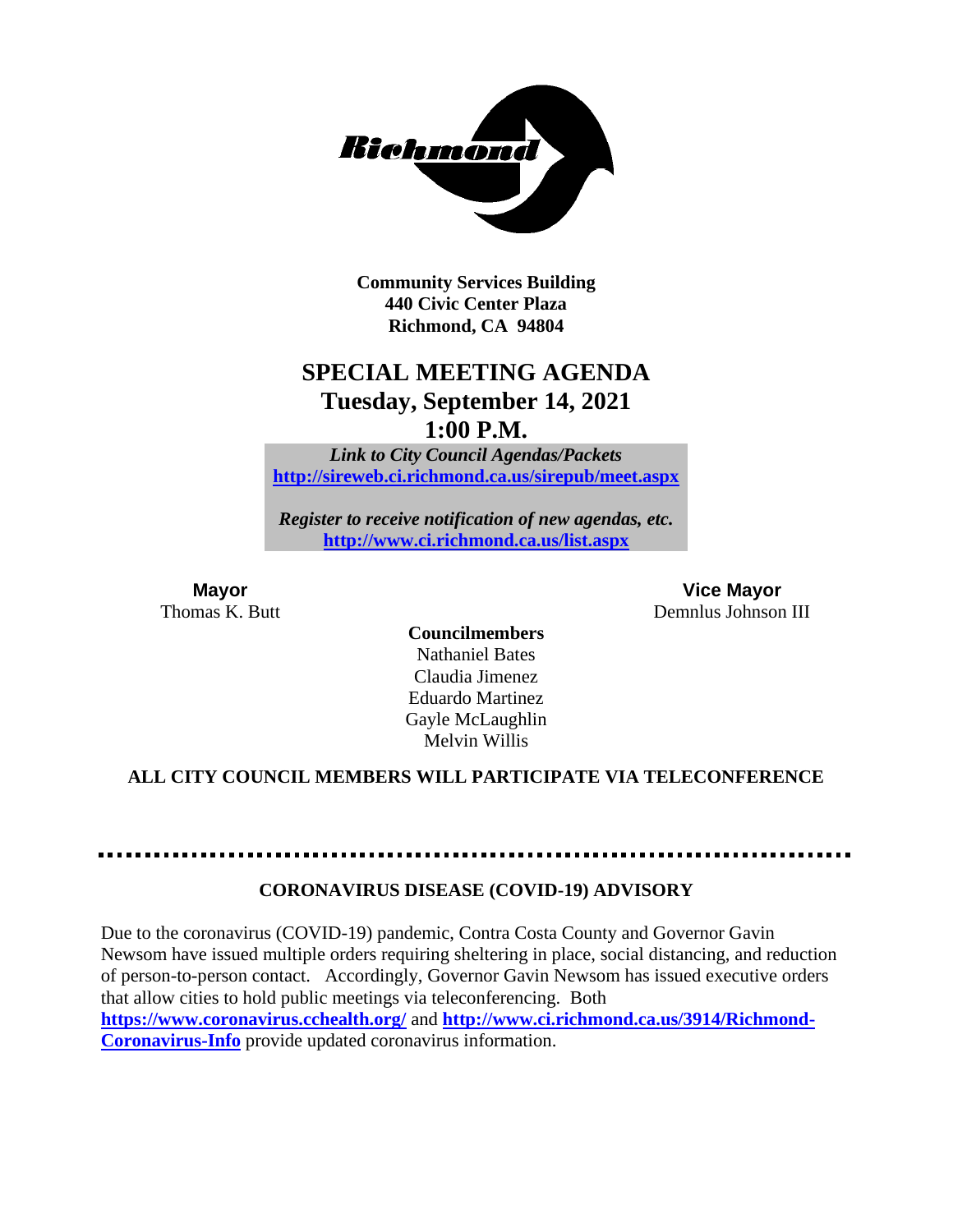DUE TO THE SHELTER IN PLACE ORDERS, attendance at the City of Richmond City Council meeting will be limited to Council members, essential City of Richmond staff, and members of the news media. Public comment will be confined to items appearing on the agenda and will be limited to the methods provided below. Consistent with **Executive Orders N-29-20 and N-08-21** this meeting will utilize teleconferencing only. The following provides information on how the public can participate in this meeting.

## **How to watch the meeting from home:**

- 1. KCRT Comcast Channel 28 or AT&T Uverse Channel 99
- 2. Livestream online at<http://www.ci.richmond.ca.us/3178/KCRT-Live>

**Public comment may be submitted by email and/or Zoom video conference in the manner that follows; provided that no member of the public may submit more than one verbal comment per agenda item.** 

**2.** Via email to [cityclerkdept@ci.richmond.ca.us](mailto:cityclerkdept@ci.richmond.ca.us) prior to the meeting.

Emails *MUST* contain in the subject line "Public comments – Open Session prior to Closed Session". All such email will be posted on-line. **No individual email will be read into the record. Due to the high volume of emails received, emails that do not contain the correct identifying information in the subject line may be overlooked and may not become part of the record. Email received will be posted on-line following the meeting as part of the supplemental materials attached to the meeting minutes.**

**3.** Via Zoom by video conference or by phone using the following link/call-in numbers – for Open Session:

**Please click the link below to join the webinar: <https://zoom.us/j/99312205643?pwd=MDdqNnRmS2k4ZkRTOWhlUldQOUF1Zz09> Passcode: ccmeeting**

**Or iPhone one-tap: US: +16699006833,,99312205643# or +13462487799,,99312205643# Or Telephone: Dial (for higher quality, dial a number based on your current location): US: +1 669 900 6833 or +1 346 248 7799 or +1 253 215 8782 or +1 312 626 6799 or +1 929 205 6099 or +1 301 715 8592 Webinar ID: 993 1220 5643** International numbers available: <https://zoom.us/u/aehrwCgISx>

a. To comment by video conference, click on the Participants button at the bottom of your screen and select the "Raise Your Hand" button to request to speak when Public Comment is being asked for. Speakers will be called upon in the order they select the "Raise Your Hand" feature. When called upon, press the unmute button. After the allotted time, you will then be re-muted.  $**$ 

b. To comment by phone, you will be prompted to "Raise Your Hand" by pressing "**\*9**" to request to speak when Public Comment is asked for. When called upon, you will be asked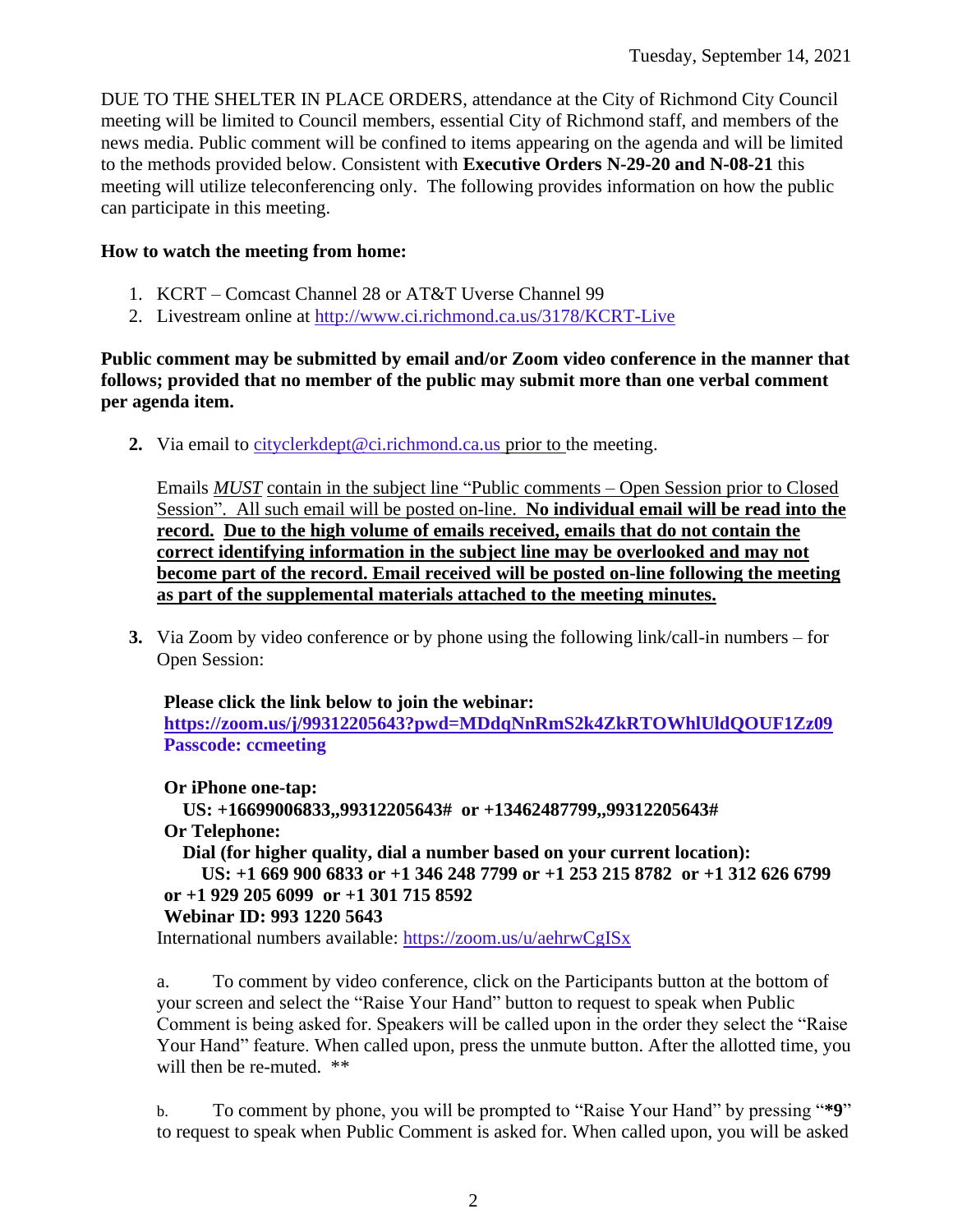to unmute by pressing \*6. After the allotted time, you will then be re-muted. Instructions of how to raise your hand by phone are available at: [https://support.zoom.us/hc/en-us/articles/201362663 -Joining-a-meeting-by-phone.](https://support.zoom.us/hc/en-us/articles/201362663) \*\*

\*\***The mayor will announce the agenda item number and open public comment when appropriate. Individuals who would like to address the Council should raise their hand. The mayor will close public comment when public comment is concluded**.

*The City cannot guarantee that its network and/or the site will be uninterrupted. To ensure that the City Council receives your comments, you are strongly encouraged to submit your comments in writing in advance of the meeting.* 

### **Record of all public comments:**

All public comments will be considered a public record, put into the official meeting record. All public comments will be available after the meeting as supplemental materials and will be posted as an attachment to the meeting minutes when the minutes are posted: [http://www.ci.richmond.ca.us/Archive.aspx?AMID=31.](http://www.ci.richmond.ca.us/Archive.aspx?AMID=31)

### **Accessibility for Individuals with Disabilities**

Upon request, the City will provide for written agenda materials in appropriate alternative formats, or disability-related modification or accommodation, including auxiliary aids or services and sign language interpreters, to enable individuals with disabilities to participate in and provide comments at/related to public meetings. Please submit a request, including your name, phone number and/or email address, and a description of the modification, accommodation, auxiliary aid, service or alternative format requested at least two days before the meeting. Requests should be emailed to [cityclerkdept@ci.richmond.ca.us](mailto:cityclerkdept@ci.richmond.ca.us) or submitted by phone at 510-620-6513, ext. 9, or 510-620-6509. Requests made by mail to City Clerk's Office, City Council meeting, 450 Civic Center Plaza, Richmond, CA 94804 must be received at least two days before the meeting. Requests will be granted whenever possible and resolved in favor of accessibility.

## **Effect of Advisory on In-person public participation**

During the pendency of the **Executive Orders N-29-20 and N-08-21**, the language in this Advisory portion of the agenda supersedes any language in the meeting procedures contemplating in-person public comment.

**CITY HARASSMENT POLICY:** The City invites public comment and critique about its operations, including comment about the performance of its public officials and employees, at the public meetings of the City Council and boards and commissions. However, discriminatory or harassing comments about or in the presence of City employees, even comments by third parties, may create a hostile work environment, if severe or pervasive. The City prohibits harassment against an applicant, employee, or contractor on the basis of race, religious creed, color, national origin, ancestry, physical disability, medical condition, mental disability, marital status, sex (including pregnancy, childbirth, and related medical conditions), sexual orientation, gender identity, age or veteran status, or any other characteristic protected by federal, state or local law. In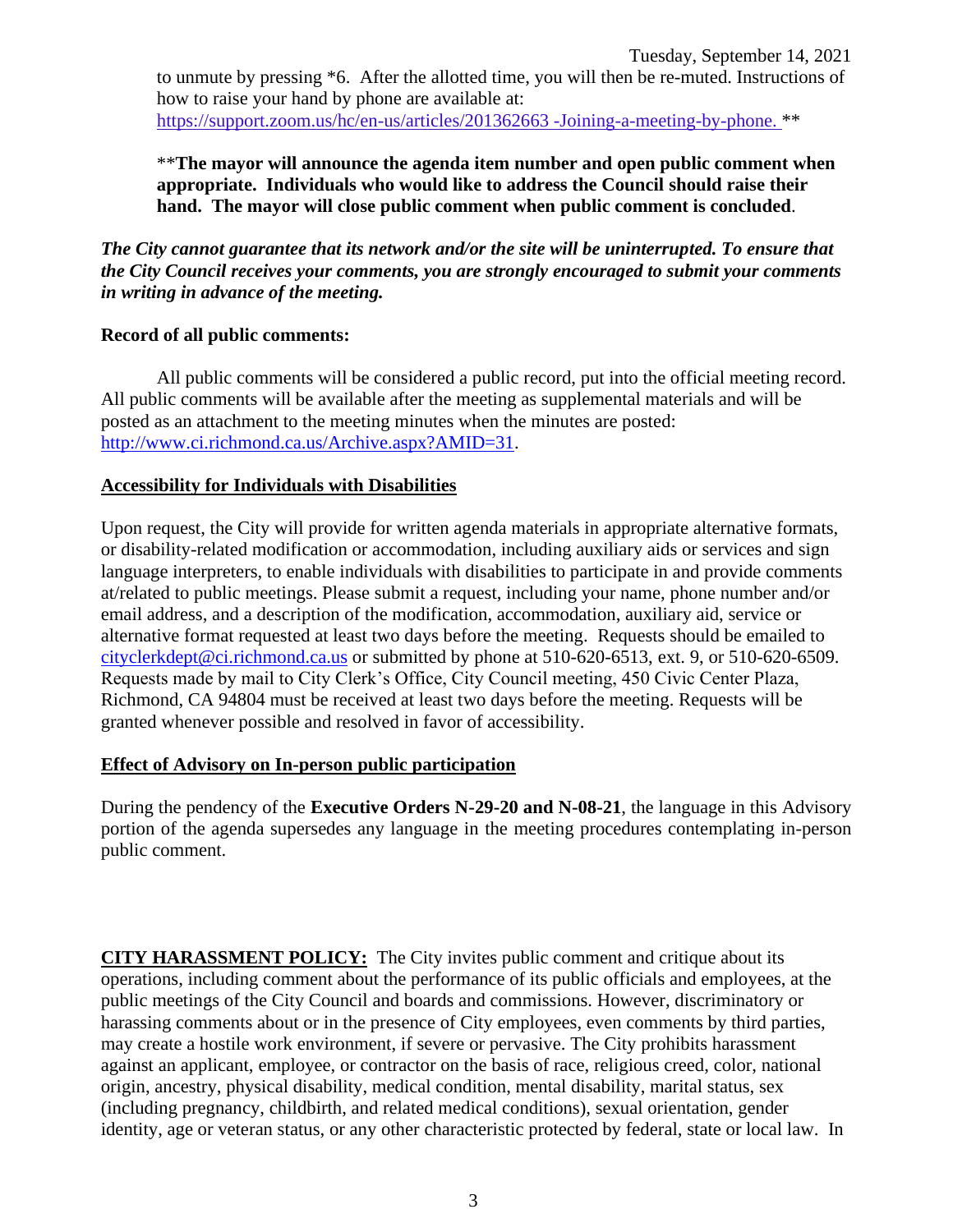order to acknowledge the public's right to comment on City operations at public meetings, which could include comments that violate the City's harassment policy if such comments do not cause an actual disruption under the Council Rules and Procedures, while taking reasonable steps to protect City employees from discrimination and harassment, City Boards and Commissions shall adhere to the following procedures. If any person makes a harassing remark at a public meeting that violates the above City policy prohibiting harassment, the presiding officer of the meeting may, at the conclusion of the speaker's remarks and allotted time: (a) remind the public that the City's Policy Regarding Harassment of its Employees is contained in the written posted agenda; and (b) state that comments in violation of City policy are not condoned by the City and will play no role in City decisions. If any person makes a harassing remark at a public meeting that violates the above City policy, any City employee in the room who is offended by remarks violating the City's policy is excused from attendance at the meeting. No City employee is compelled to remain in attendance where it appears likely that speakers will make further harassing comments. If an employee leaves a City meeting for this reason, the presiding officer may send a designee to notify any offended employee who has left the meeting when those comments are likely concluded so that the employee may return to the meeting. The presiding officer may remind an employee or any council or board or commission member that he or she may leave the meeting if a remark violating the City's harassment policy is made. These procedures supplement the Council Rules and Procedures relating to disruption of orderly conduct at Council meetings.

Any law enforcement officer on duty or whose service is commanded by the presiding officer shall be Sergeant-at-Arms of the Council meetings. He/she, or they, shall carry out all orders and instructions given by the presiding officer for the purpose of maintaining order and decorum at the Council meetings (City Council Rules of Procedure and Order Section III F, RMC Section 2.12.030).

**\*\*\*\*\*\*\*\*\*\*\*\*\*\*\*\*\*\*\*\*\*\*\*\*\*\*\*\*\*\*\*\*\*\*\*\*\*\*\*\*\*\*\*\*\*\*\*\*\*\*\*\*\*\*\*\*\*\***